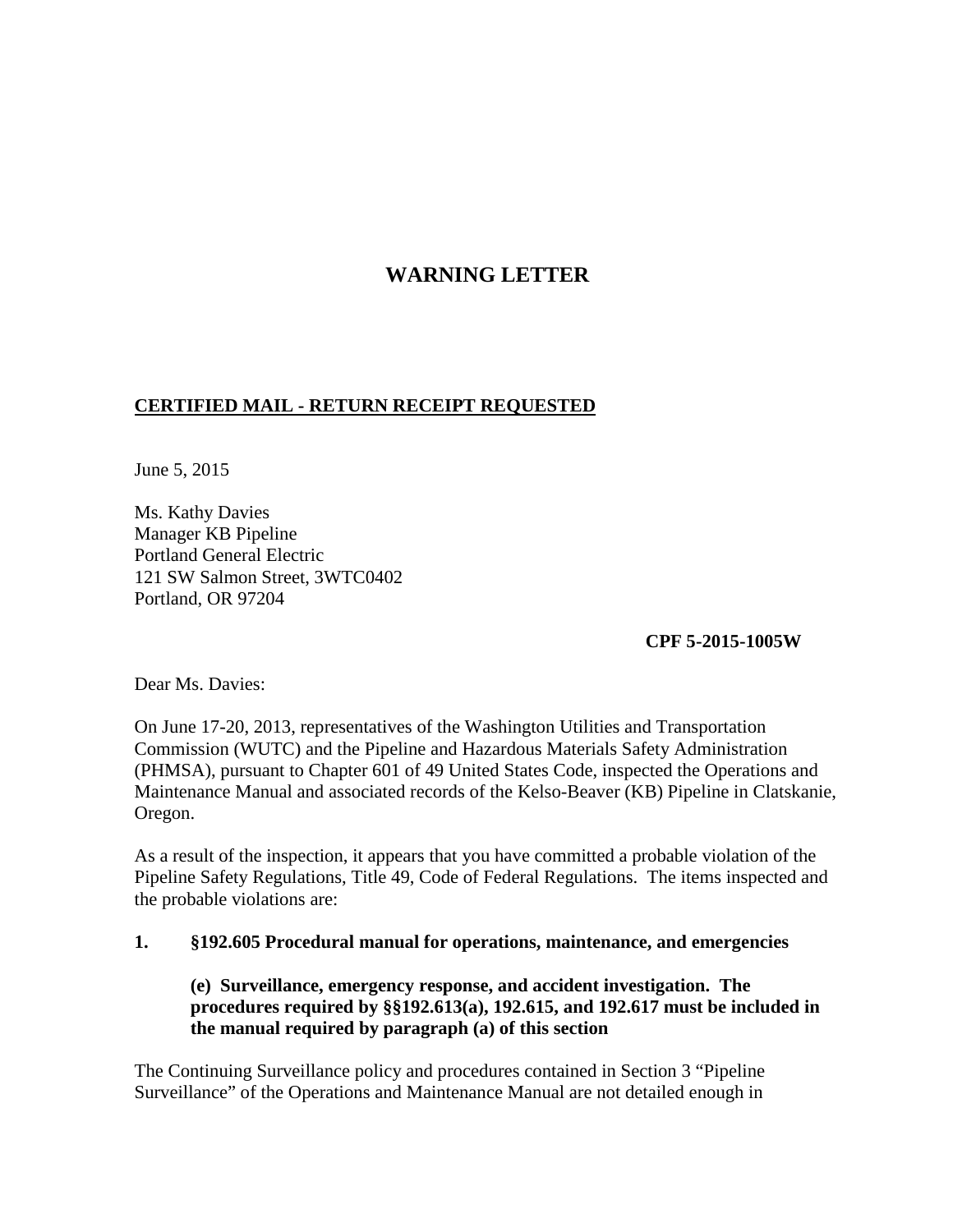addressing the slope stability of the Hazen Dell side area or for monitoring the anomalies identified through continuing surveillance (such as the 2010 ILI tool run, or other methods).

Slope stability is a major issue for KB Pipeline, and the Operations and Maintenance Manual only mentions "ground movement" in Section 3.4.2 (b) General Right of Way Surveillance. Ground Movement is one of the highest level hazards to KB Pipeline. KB Pipeline conducts significant monitoring of the Hazen Dell Slide area for slope stability area every year. However, the KB Pipeline Operations and Maintenance Manual does not detail or mention the monitoring methods or what long term planning is being done to mitigate the slope stability hazard. KB needs to include the procedures for monitoring slope stability as a part of the Operations and Maintenance Manual.

## **2. §192.605 Procedural manual for operations, maintenance, and emergencies**

## **(e) Surveillance, emergency response, and accident investigation. The procedures required by §§192.613(a), 192.615, and 192.617 must be included in the manual required by paragraph (a) of this section**

The Continuing Surveillance policy and procedures contained in Section 3 "Pipeline Surveillance" of the Operations and Maintenance Manual are not detailed enough in addressing the anomalies identified through continuing surveillance (such as the 2010 ILI tool run, or other methods).

The 2010 ILI run identified several anomalies. Anomalies S6, S11 & S21 were identified as requiring monitoring. S6 has calculated percent of OD deformation of 5.4% and Strain of 0.89%. S11 has calculated percent of OD deformation of 1.6% and Strain of 5.4%. S21 has calculated percent of OD deformation of 1.7% and Strain of 3.4%. The repair criteria is 6% for OD deformation and strain. KB Pipeline has no process for determining the interval for examining the pipeline with ILI tools (or other methods) in the Operations and Maintenance Manual. KB needs to develop a plan and procedures to monitor the anomalies and include this plan and procedures as a part of the Operations and Maintenance Manual. An integral part of this monitoring plan is to determine the examination interval by various methods such as ILI tools.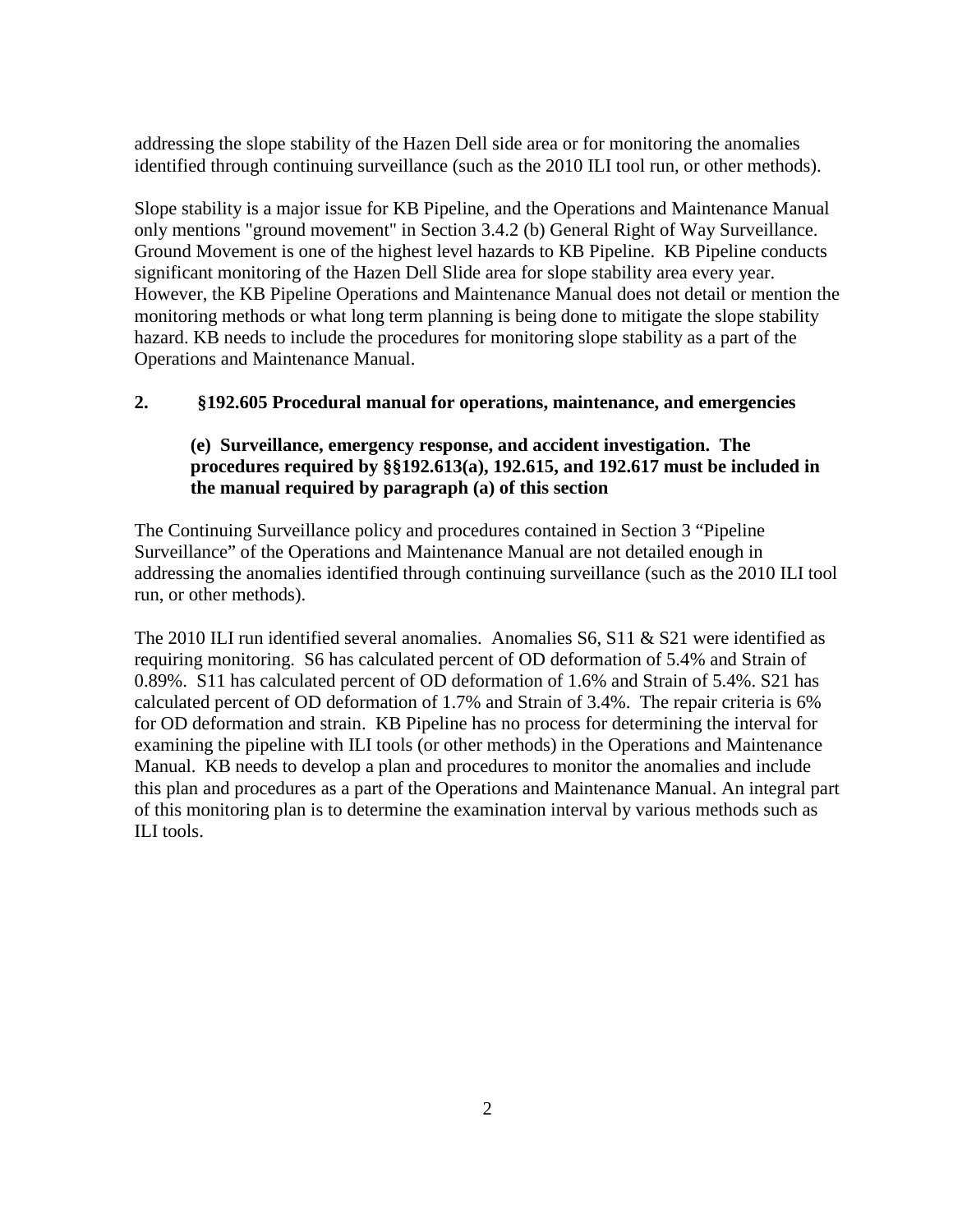#### **3. §192.619 Maximum allowable operating pressure - Steel or plastic pipelines**

 **(a) No person may operate a segment of steel or plastic pipeline at a pressure that exceeds a maximum allowable operating pressure determined under paragraph (c) or (d) of this section, or the lowest of the following:** 

**(1) The design pressure of the weakest element in the segment, determined in accordance with subparts C and D of this part. However, for steel pipe in pipelines being converted under §192.14 or uprated under subpart K of this part, if any variable necessary to determine the design pressure under the design formula (§192.105) is unknown, one of the following pressures is to be used as design pressure:**

**(i) Eighty percent of the first test pressure that produces yield under section N5 of Appendix N of ASME B31.8 (incorporated by reference, see §192.7), reduced by the appropriate factor in paragraph (a)(2)(ii) of this section; or**

**(ii) If the pipe is 12¾ inches (324 mm) or less in outside diameter and is not tested to yield under this paragraph, 200 p.s.i. (1379 kPa) gage.** 

**(2) The pressure obtained by dividing the pressure to which the segment was tested after construction as follows:**

**(i) For plastic pipe in all locations, the test pressure is divided by a factor of 1.5. (ii) For steel pipe operated at 100 p.s.i. (689 kPa) gage or more, the test pressure is divided by a factor determined in accordance with the following table:**

| <b>Class location</b> | <b>Segment Installed</b> | <b>Segment Installed</b> | <b>Segment</b>         |
|-----------------------|--------------------------|--------------------------|------------------------|
|                       | <b>Before Nov.12,</b>    | After Nov. 11,           | <b>Converted under</b> |
|                       | 1970                     | 1970                     | §192.14                |
|                       | 1.1                      | 1.1                      | 1.25                   |
|                       | 1.25                     | 1.25                     | 1.25                   |
|                       | 1.4                      | 1.5                      | 1.5                    |
|                       | l.4                      | I .5                     |                        |

#### **Factors (see Note)**

**Note: For offshore segments installed, or updated, or converted after July 31, 1977, that are not located on an offshore platform, the factor is 1.25. For segments installed, uprated, or converted after July 31, 1977 that are located on an offshore platform or on a platform in inland navigable waters (including a pipe riser), the factor is 1.5**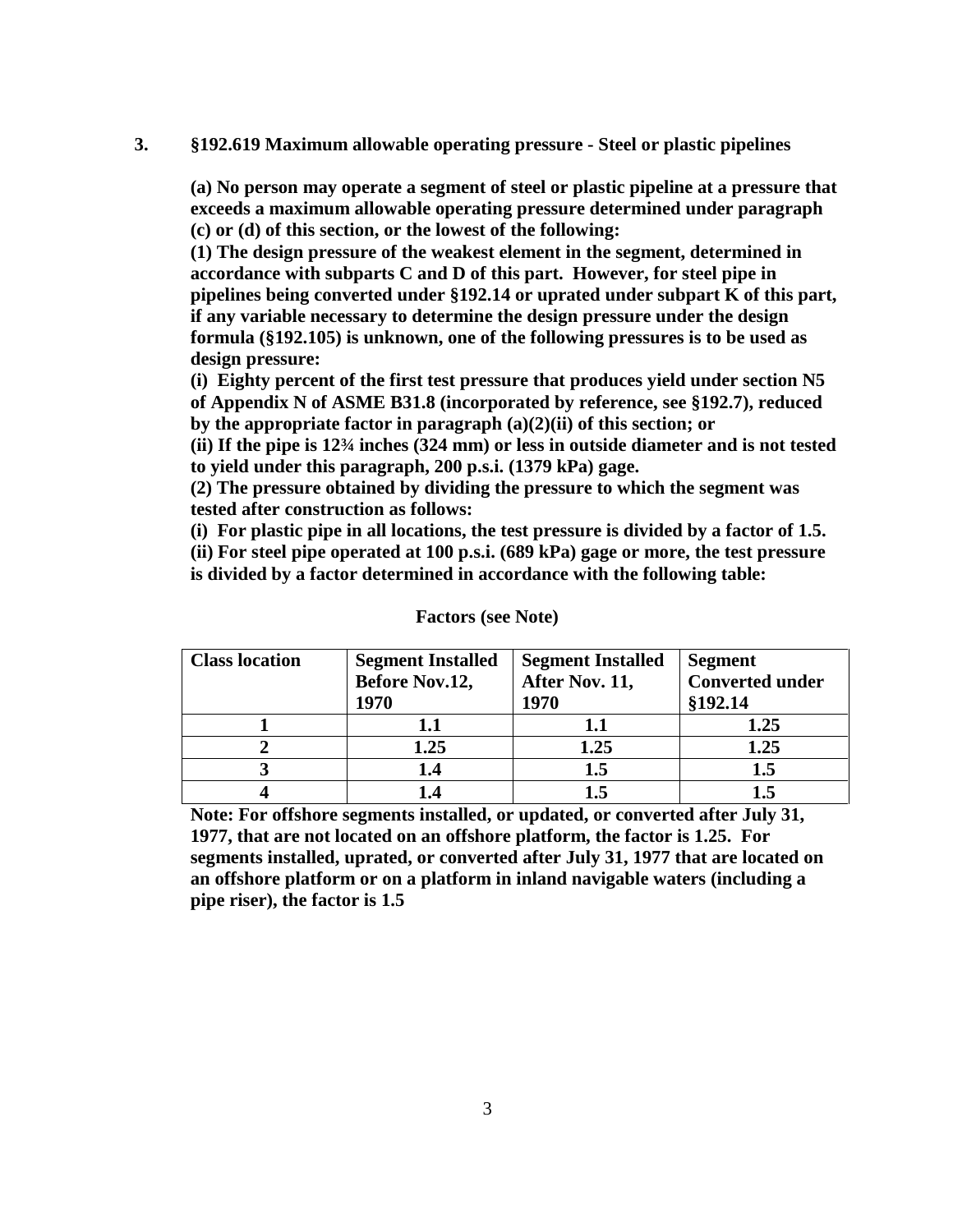KB Pipeline failed to establish the Maximum Allowable Operating Pressure (MAOP) in accordance with §192.619. KB Pipeline provided an MAOP justification study conducted by Trigon Engineering Inc. (Trigon) in 1995. The 1995 Trigon study evaluates the original pipeline system including the 1992 construction drawings of the pipeline and the hydrostatic testing completed in 1992. Trigon determined that the pipe is the weakest element of the pipeline system. The Trigon Study is vague on what other elements of the pipeline system were evaluated. The KB Pipeline has undergone significant modification between 1995 and 2013. Specifically, KB Pipeline has installed aboveground replacement pipe in two locations, constructed a new lateral to the Port Westward Generating Plant, made modifications to Beaver Meter Station, and accepted responsibility of a segment of the Unit 8 lateral. All applicable elements required in an MAOP calculation were not adequately documented. KB Pipeline needs to complete a new documented MAOP determination study and consider the entire pipeline system including above ground appurtenances.

### **4. §192.739 Pressure limiting and regulating stations: Inspection and testing.**

**(a) Each pressure limiting station, relief device (except rupture discs), and Pressure regulating station and its equipment must be subjected at intervals not exceeding 15 months, but at least once each calendar year, to inspections and tests to determine that it is-** 

**(1) In good mechanical condition;** 

**(2) Adequate from the standpoint of capacity and reliability of operation for the service in which it is employed;**

**(3) Except as provided in paragraph (b) of this section, set to control or relieve at the correct pressure consistent with the pressure limits of §192.201(a); and**

**(4) Properly installed and protected from dirt, liquids, or other conditions that might prevent proper operation.**

KB Pipeline failed to inspect and test the pressure regulating equipment on meter run 300/400 (Unit 39935) in accordance with §192.739 "Pressure limiting and regulating stations: Inspection and testing." This meter run is currently valved out and locked out of service and KB considers the run abandoned. However, KB Pipeline needs to remove meter run 300/400 and notify PHMSA that it is abandoned or conduct the required Inspection and Testing in accordance with §192.739.

Under 49 United States Code, § 60122, you are subject to a civil penalty not to exceed \$200,000 per violation per day the violation persists up to a maximum of \$2,000,000 for a related series of violations. For violations occurring prior to January 4, 2012, the maximum penalty may not exceed \$100,000 per violation per day, with a maximum penalty not to exceed \$1,000,000 for a related series of violations. We have reviewed the circumstances and supporting documents involved in this case, and have decided not to conduct additional enforcement action or penalty assessment proceedings at this time. We advise you to correct